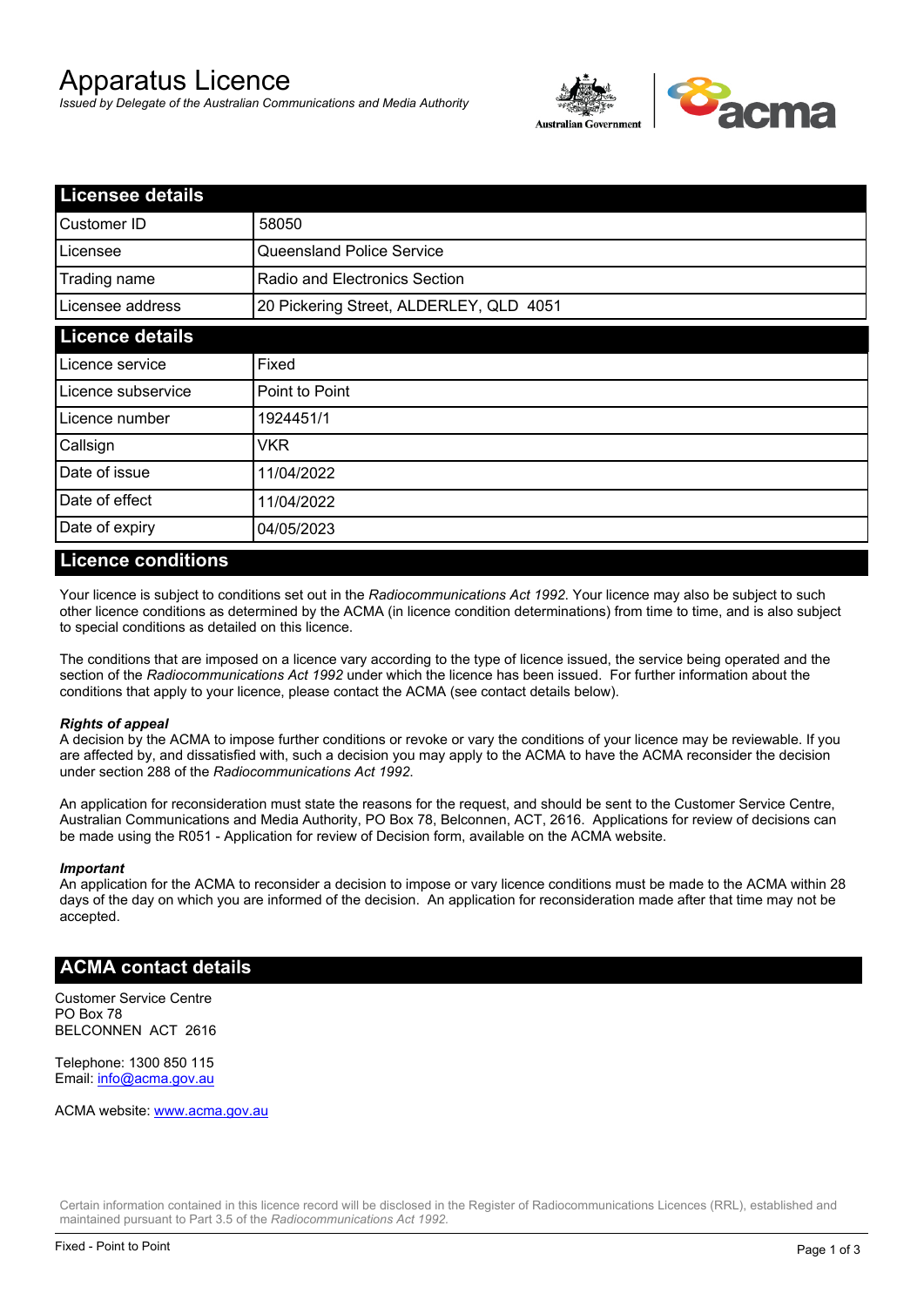## **Advisory Notes applying to licence no.: 1924451/1**

Conditions applicable to the operation of Point to Point station(s) authorised under this licence can be found in the Radiocommunications Licence Conditions (Apparatus Licence) Determination and the Radiocommunications Licence Conditions (Fixed Licence) Determination, the 'fixed licence lcd'. Copies of these determinations are available from the ACMA and from the ACMA home page (www.acma.gov.au).